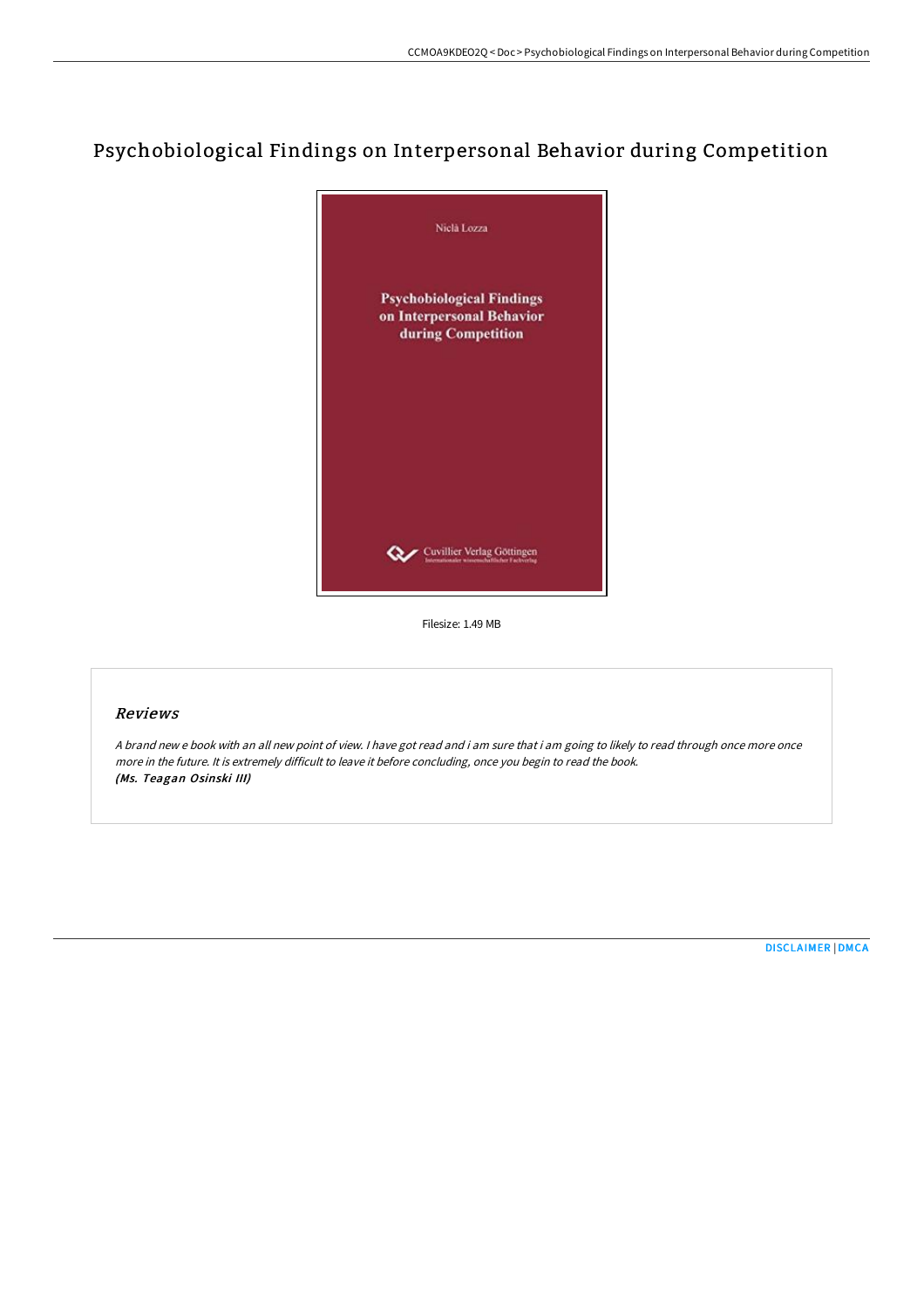### PSYCHOBIOLOGICAL FINDINGS ON INTERPERSONAL BEHAVIOR DURING COMPETITION



Cuvillier Verlag Okt 2016, 2016. Taschenbuch. Condition: Neu. Neuware - In view of the importance of interpersonal processes for humans as social beings, the question of how individuals coordinate their verbal and nonverbal behaviors and what influences their interpersonal style is of high relevance. However, research on interpersonal behavior during competition has produced mixed findings. The present thesis aims to contribute to the explanation of interpersonal behavior during competition. Two empirical studies were conducted to investigate how interpersonal coordination is associated with competition outcomes as well as the hormonal predictors of interpersonal behavior during competition. 130 pp. Englisch.

自 Read [Psychobiological](http://techno-pub.tech/psychobiological-findings-on-interpersonal-behav.html) Findings on Interper sonal Behavior during Competition Online  $\begin{array}{c} \hline \end{array}$ Download PDF [Psychobiological](http://techno-pub.tech/psychobiological-findings-on-interpersonal-behav.html) Findings on Interper sonal Behavior during Competition